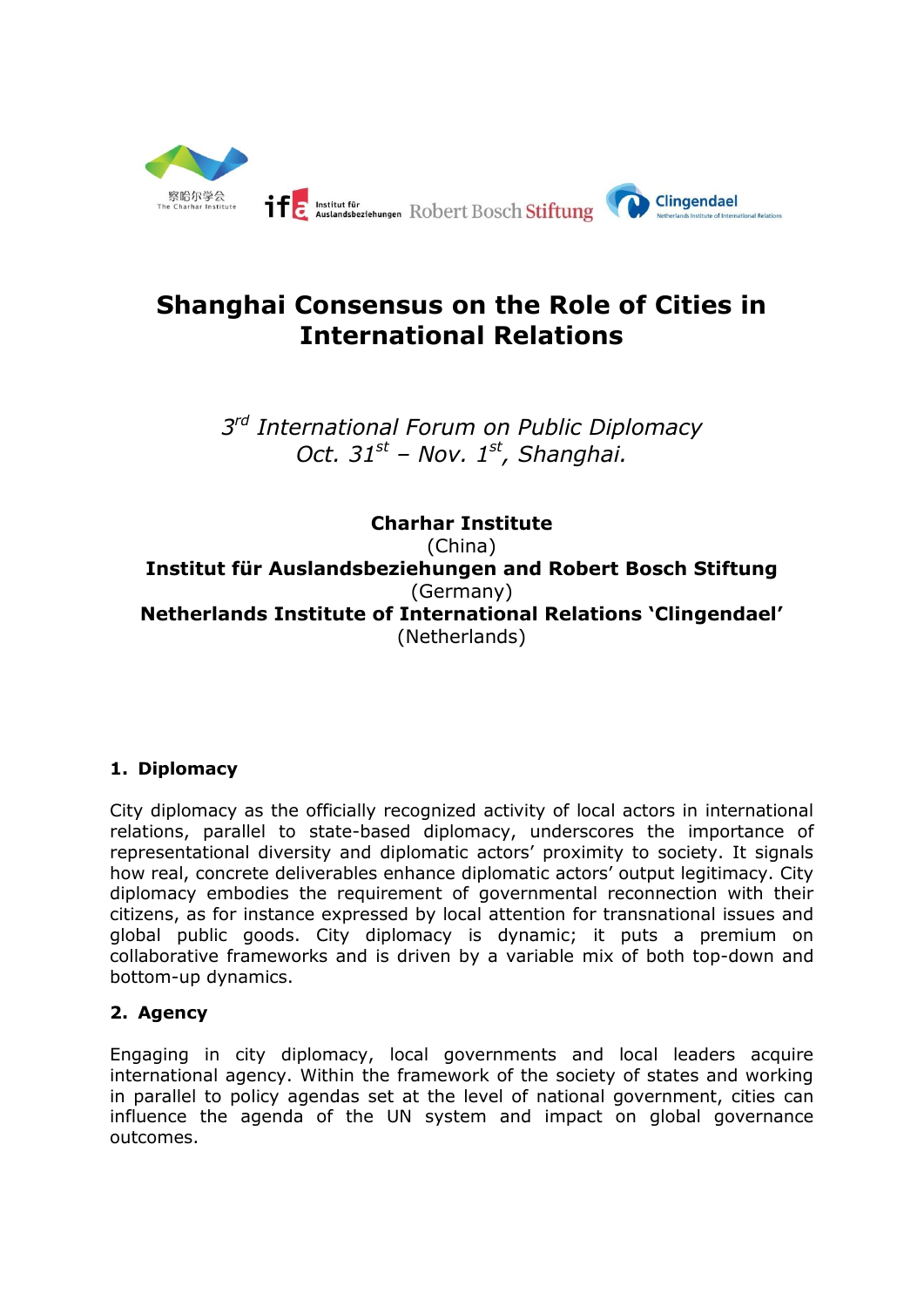## **3. Rescaling**

The contributions to international relations by cities help shape a world that borrows from experiences before the rise of the society of states, and in which sub-state actors do not only become more important in their own right, but are also essential to meet objectives of state-based diplomacy and global challenges. As actors, cities are the highly dynamic interface between the global and the local.

## **4. 'Cityzenship'**

Cities and their leaders are today serving constituencies that go far beyond national identities: cities are hubs of communities of common destiny and hinges of global flows of people, ideas and commerce. It is in the city that most people encounter governance, partake in community and confront global challenges. The idea of a city-based citizenship ('cit*y*zenship') implies ascribing to urban dwellers duties, but also rights, to the city. *Cityzenship* might be the most accurate way to convey the relation between urban dwellers, the international system and global dynamics, while not necessarily denying states and other formations.

## **5. Creativity**

Cities are most productive places for the development of innovative processes. Their creative potential arises from the productive tensions appearing where different social, cultural, economic and political stakeholders gather. As an international endeavor, public diplomacy can be inspired by how cities have been such creative interfaces. City diplomacy has to foster and reinforce this creativity by establishing, promoting and nurturing innovative and transcultural spaces for discussions, and platforms for public exchange.

## **6. Diversity**

All cities have their own character, shaped by history, people and landscapes. The cultural variety of cities and the international relations they build add to the cultural richness of a country and provide an opportunity to demonstrate a diverse image of a country.

## **7. Continuity**

Cities are one of the most common markers of civilisation throughout the whole history of humankind, and their external relations have persisted throughout the ages. City diplomacy has historical roots that date back millennia: cities have for centuries carried out diplomatic activities with each other and with foreign entities, and this historical continuity of city diplomacy should be acknowledged to stress the global, long-lived and well-established influence of cities on human trajectories. *Continuity* is one of the most pervasive characteristics of city diplomacy.